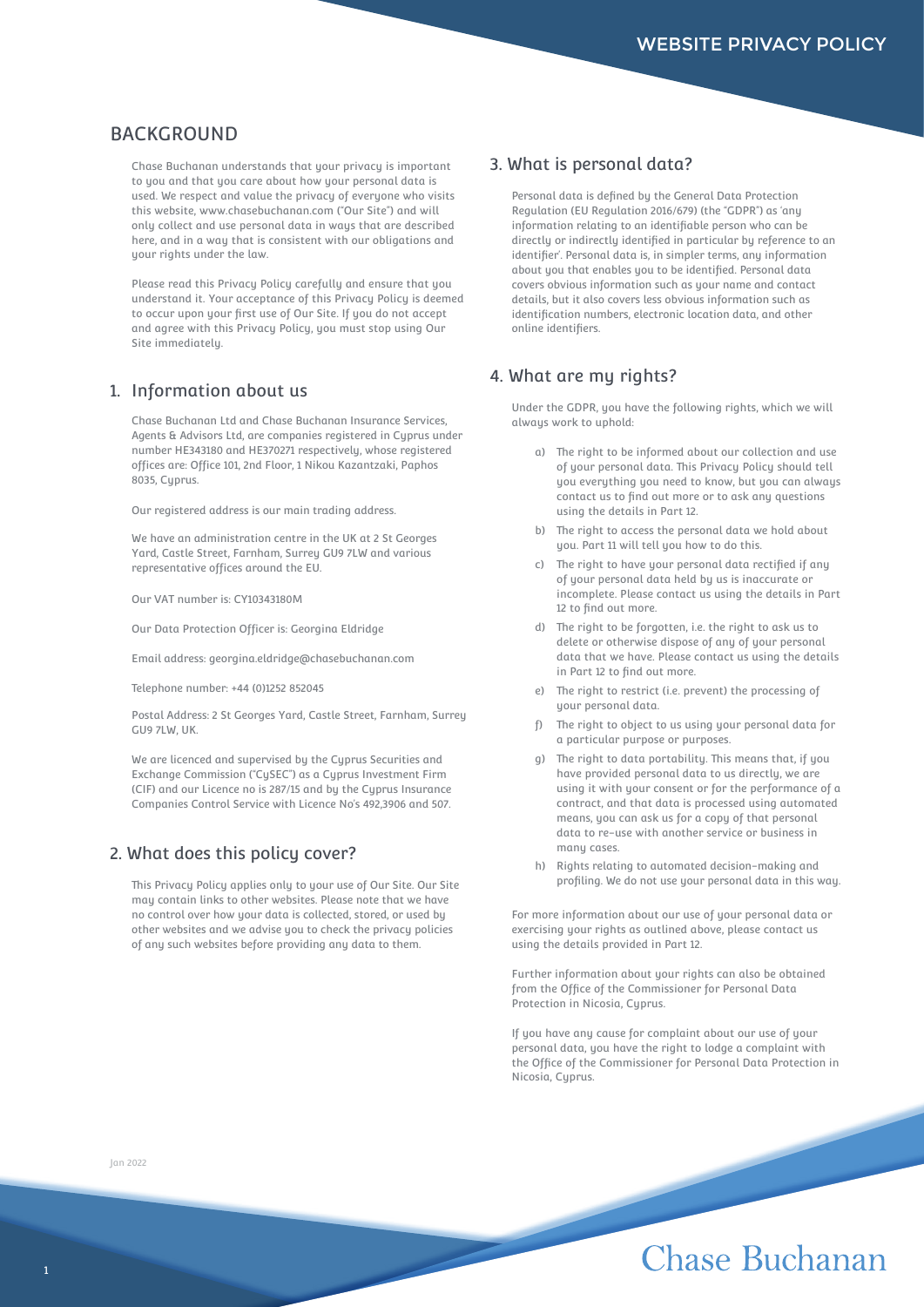## 5. What data do you collect?

Depending upon your use of Our Site, we may collect some or all of the following personal and non-personal data:

- Name
- Date of birth
- Gender
- Address
- Email address
- Telephone number
- Marital Status
- Dependants
- **Nationality**
- Passport Number
- NI Number
- Profession
- Salary
- Payment information
- Bank details
- Financial information
- Tax identification

### 6. How do you use my personal data?

Under the GDPR, we must always have a lawful basis for using personal data. This may be because the data is necessary for our performance of a contract with you, because you have consented to our use of your personal data, or because it is in our legitimate business interests to use it. Your personal data may be used for one of the following purposes:

- Providing and managing your account.
- Supplying our products and services to you. Your personal details are required in order for us to enter into a contract with you.
- Personalising and tailoring our products and services for you.
- Communicating with you. This may include responding to emails or calls from you.
- Supplying you with information by email and post that you have opted-in to (you may unsubscribe or opt-out at any time by responding directly to any communication or contacting our Data Protection Officer, Georgina Eldridge).

With your permission and/or where permitted by law, we may also use your personal data for marketing purposes, which may include contacting you by email, telephone and post with information, news, and offers on our products and services. You will not be sent any unlawful marketing or spam. We will always work to fully protect your rights and comply with our obligations under the GDPR and the Privacy and Electronic Communications (EC Directive) Regulations 2003, and you will always have the opportunity to opt-out.

Jan 2022

## 7. How long will you keep my personal data?

We will not keep your personal data for any longer than is necessary in light of the reason(s) for which it was first collected. Your personal data will therefore be kept as detailed in our Data Retention Policy.

## 8. How and where do you store or transfer my personal data?

We may store or transfer some or all of your personal data in countries that are not part of the European Economic Area (the "EEA" consists of all EU member states, plus Norway, Iceland, and Liechtenstein). These are known as "third countries" and may not have data protection laws that are as strong as those in the UK and/or the EEA. This means that we will take additional steps in order to ensure that your personal data is treated just as safely and securely as it would be within the UK and under the GDPR as follows.

We share your data with external third parties, as detailed below in Part 9, that are based outside of the EEA. The following safeguards are applied to such transfers:

We will only transfer your personal data to countries that the European Commission has deemed to provide an adequate level of personal data protection. More information is available from the European Commission.

Please contact us using the details below in Part 12 for further information about the particular data protection mechanism used by us when transferring your personal data to a third country.

The security of your personal data is essential to us, and to protect your data, we take a number of important measures, including the following:

- Secure servers based in the EU
- Encrypting our data
- Providing a secure location to upload key information to prevent being attached to emails
- Staff training on data security
- Internal governance structure that includes technical and organisational measures that ensure compliance with GDPR

## Chase Buchanan